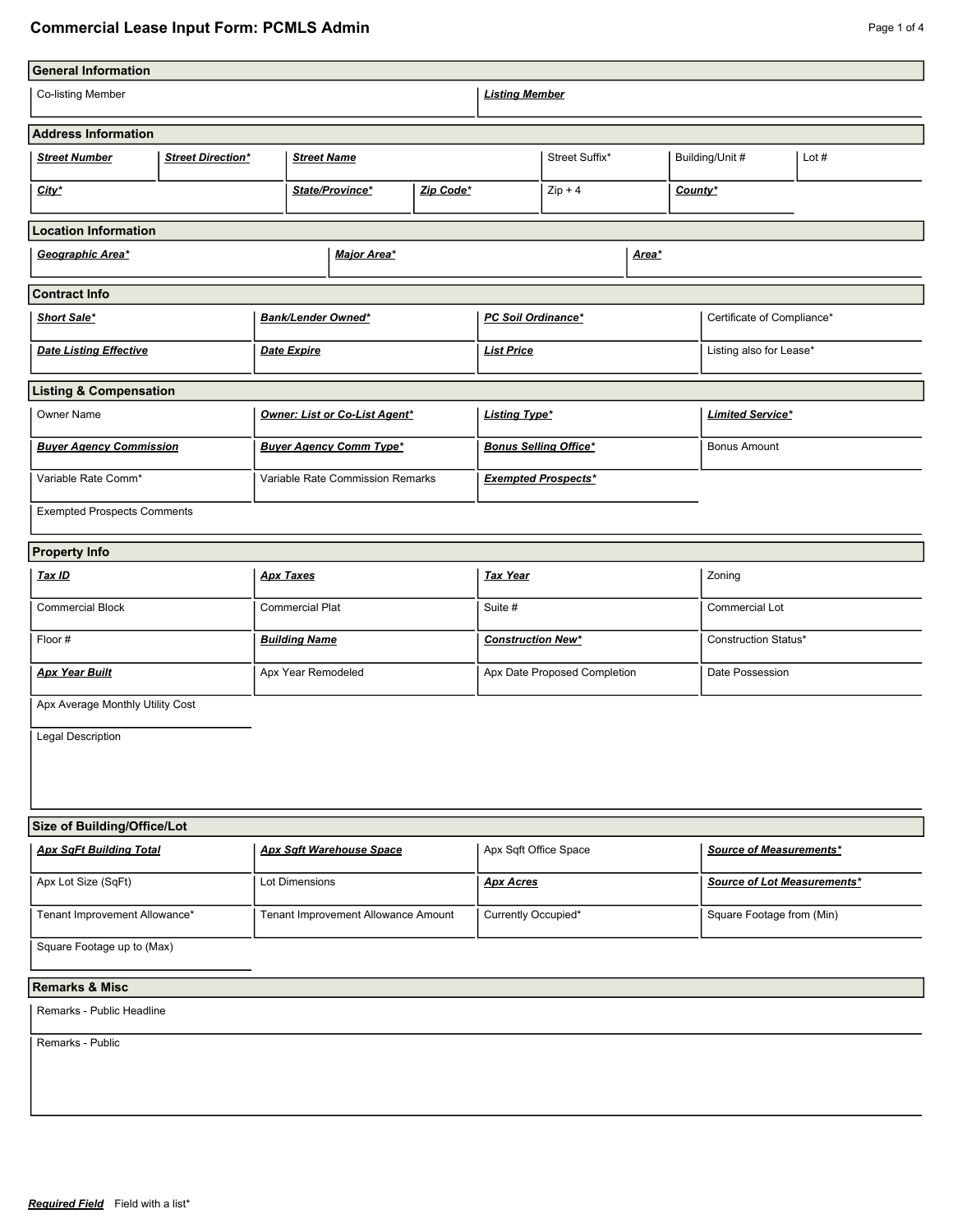## **Commercial Lease Input Form: PCMLS Admin Page 2 of 4 Page 2 of 4**

Remarks - Confidential

Office Remarks

Seller Opt Out: └─Seller Directs Listing to be Excluded from Internet └─Seller Directs Address to be Excluded from Internet └─Seller Directs Listing to Not Be Used in AVMs on Internet Seller Directs Listing to Not Allow Comments on Internet Publish this listing to: LeRealtor.COM Le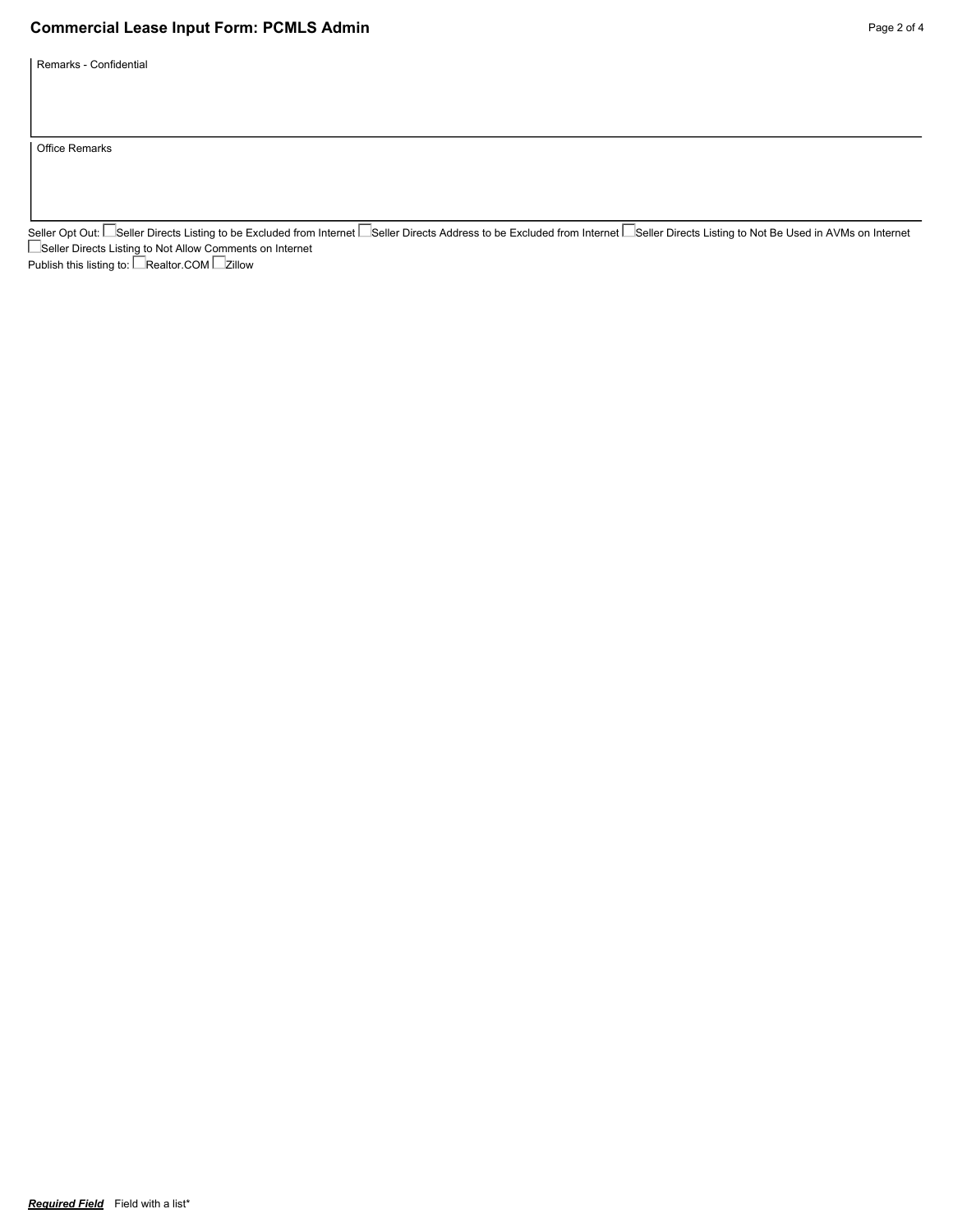| <b>Commercial Lease Input Form: PCMLS Admin</b> | Page 3 of 4 |
|-------------------------------------------------|-------------|
|-------------------------------------------------|-------------|

| <b>Special Seller Circumstances</b>        |                                  | <b>Building Style: 1 to 3 reg'd</b> |                         | Heating: 1 to 5 req'd            |                                |  |
|--------------------------------------------|----------------------------------|-------------------------------------|-------------------------|----------------------------------|--------------------------------|--|
| <b>Bankruptcy Property</b>                 | <b>Third Party Approval</b>      | Contemporary                        | Renovated/Restored      | Baseboard                        | Pre-Plumbed                    |  |
| Corporate Owned                            | See Confidential                 | Fixer - Upper                       | Traditional             | <b>Boiler</b>                    | Radiant                        |  |
| In Foreclosure                             | Remarks                          | Historical                          | See Remarks             | Boiler - Energy Star             | <b>Radiant Floor</b>           |  |
| Relocation                                 | Other                            | Multi-Story                         | Other                   | Rated                            | Solar                          |  |
|                                            |                                  | One Story                           |                         | Electric                         | Steam                          |  |
| <b>Additional Tax ID's</b>                 |                                  |                                     |                         | Floor Furnace                    | <b>Tankless Heater</b>         |  |
| Tax ID 2:                                  |                                  | <b>Exterior:</b> 1 to 5 req'd       |                         | <b>Forced Air</b>                | <b>Wall Furnace</b>            |  |
| Tax ID 3:                                  |                                  | Aluminum Siding                     | Shingle Siding          | Furnace - Energy Star            | Zoned                          |  |
| Add'l Tax 1:                               |                                  | Asbestos                            | Siding - Reclaimed Wood | Rated                            | None                           |  |
| Add'l Tax 2:                               |                                  | <b>Block</b>                        | <b>Steel Siding</b>     | Geothermal                       | See Remarks                    |  |
|                                            |                                  | <b>Brick Veneer</b>                 | Stone                   | <b>Heat Pump</b>                 | Other                          |  |
| Terms Offered                              |                                  | Cast Stone                          | Stucco                  | <b>Hot Water</b>                 |                                |  |
| 1031 Exchange                              | Lease Option                     | Concrete                            | Tilt Up                 | <b>Natural Gas</b>               |                                |  |
| 2nd Trust Deed                             | Lease Purchase                   | Frame                               | <b>Vinyl Siding</b>     | Cooling: 1 to 5 req'd            |                                |  |
| Assumable                                  | <b>Owner Finance</b>             | HardiPlank Type                     | Wood Siding             | AC - Room                        | <b>Evaporative Cooling</b>     |  |
| Cash                                       | Trade                            | Log Siding                          | See Remarks             | Ceiling Fan(s)                   | Zoned                          |  |
| Conventional                               | See Remarks                      | <b>Metal Siding</b>                 | Other                   | <b>Central Air</b>               | None                           |  |
| Government Loan                            | Other                            | No Value in Building                | None                    | <b>ENERGY STAR</b>               | See Remarks                    |  |
| Lease Information                          |                                  | Foundation: 1 to 2 reg'd            |                         | <b>Qualified Equipment</b>       | Other                          |  |
|                                            |                                  |                                     |                         |                                  |                                |  |
| Lease Type:                                |                                  | <b>Block</b>                        | Rock                    | <b>Equipment</b>                 |                                |  |
| Annual Lease Rate:                         |                                  | <b>Concrete Perimeter</b>           | Wood                    | Air Purifier                     | Thermostat -                   |  |
| Apx Rentable Space:                        |                                  | Concrete Slab                       | None                    | Computer Network -               | Programmable                   |  |
| Rent Per Month:                            |                                  | Crawl Space                         | See Remarks             | Prewired                         | <b>TV Antenna</b>              |  |
| Rent Per Year:                             |                                  | Pillar/Post/Pier                    | Other                   | <b>Fire Pressure System</b>      | Water Heater - Electric        |  |
| Business Type: 1 to 6 req'd                |                                  | Roof: 1 to 4 req'd                  |                         | Humidifier                       | Water Heater - Gas             |  |
|                                            |                                  | Asphalt                             | Slate                   | Intercom                         | <b>Water Heater - Tankless</b> |  |
| Agricultural                               | Recreation                       | Composition                         | Tar/Gravel              | Security System                  | <b>Water Purifier</b>          |  |
| <b>Auto Service</b>                        | Restaurant                       | Copper                              | Tile                    | Smoke Alarm                      | Water Softener - Owned         |  |
| <b>Business Opportunity</b><br>Hotel/Motel | Retail                           | Flat                                | Wood                    | Solar Photovoltaic - Net         | Water Softener - Rented        |  |
|                                            | Wholesale                        | Metal                               | None                    | Metering                         | None                           |  |
| Industrial                                 | None                             | Shake                               | See Remarks             | Solar Photovoltaic - Off<br>Grid | See Remarks                    |  |
| Manufacturing<br>Mixed                     | Bar/Tavern/Lounge<br>See Remarks | Shingle                             | Other                   | Solar Photovoltaic - Pre-        | Other                          |  |
| Professional/Office                        | Other                            |                                     |                         | Wired                            |                                |  |
|                                            |                                  | Utilities: 1 to 9 reg'd             |                         | Parking Type: 1 to 4 req'd       |                                |  |
| <b>Commercial Info</b>                     |                                  | 220 Volt Power                      | Natural Gas Connected   |                                  |                                |  |
| Price CAM Per Sq Ft                        |                                  | 440 Volt Power                      | <b>Phone Available</b>  | Assigned                         | Unassigned                     |  |
| CAM Sq Ft - Year:                          |                                  | Cable Available                     | Single Phase Wiring     | Common                           | Underground                    |  |
| Contact Name:                              |                                  | <b>Electricity Connected</b>        | Three Phase Wiring      | Covered                          | None                           |  |
| Contact Phone 1:                           |                                  | <b>High Speed Internet</b>          | None                    | <b>Guest Parking</b>             | See Remarks                    |  |
| Contact Phone 2:                           |                                  | Available<br>Natural Gas - Separate | See Remarks             | Private                          | Other                          |  |
| Gross Annual Expenses \$:                  |                                  |                                     | Other                   | <b>Street</b>                    |                                |  |
| Gross Operating Income \$:                 |                                  | Transportation                      |                         | Parking Spaces:                  |                                |  |
| Gross Scheduled Income \$:                 |                                  | <b>Bus Service</b>                  | Roll Curb               | Parking Spaces Assigned #:       |                                |  |
| Monthly CAM \$:                            |                                  | Curb & Gutter                       | Sidewalk                | <b>Features</b>                  |                                |  |
| Net Operating Income \$:                   |                                  | <b>Freeway Exit</b>                 | None                    | Conference Room                  | <b>High Visibility</b>         |  |
|                                            |                                  | Rail Dock                           | See Remarks             | Easy Highway Access              | Restrooms - Private            |  |
| Sale Includes: 1 to 6 req'd                |                                  | Road - Paved                        | Other                   | Elevator                         | Restrooms - Public             |  |
| <b>Building</b>                            | Inventory                        | Road - Unpaved                      |                         | Employee Lockers/                | <b>Security Entrance</b>       |  |
| <b>Business</b>                            | Land                             |                                     |                         | Shower                           | None                           |  |
| <b>Commercial Condo</b>                    | See Remarks                      | Water: 1 to 3 req'd                 |                         | <b>Fire Sprinklers</b>           | See Remarks                    |  |
| Equipment                                  | Other                            | Private                             | None                    | <b>Handicap Access</b>           | Other                          |  |
| <b>Furniture &amp; Fixtures</b>            |                                  | Public                              | See Remarks             | <b>High Traffic Count</b>        |                                |  |
|                                            |                                  | Well                                | Other                   | Included in CAM: 1 to 14 req'd   |                                |  |
| <b>Environmental Certificate</b>           |                                  | Sewage: 1 to 3 req'd                |                         |                                  |                                |  |
| <b>Build Green Utah</b>                    | <b>NAHB</b> Green                |                                     |                         | Common Area<br>Maintenance       | Maint/Repairs Interior         |  |
| Certified                                  | Certification                    | <b>Public Sewer</b>                 | None                    | Electricity                      | Sewer                          |  |
| <b>ENERGY Star Certified</b><br>Homes      | None                             | Septic Tank                         | See Remarks             | Heat                             | Snow Removal                   |  |
| <b>HERS Index Certified</b>                | See Remarks                      | Sewer Pump                          | Other                   | <b>HOA Dues</b>                  | Taxes                          |  |
| <b>LEED For Homes</b>                      | Other                            |                                     |                         | Insurance                        | Trash                          |  |
|                                            |                                  |                                     |                         |                                  | Water                          |  |

Internet - High Speed **Janitorial Services** Maint/Repairs Exterior  $\hfill\blacksquare$  None

See Remarks Other